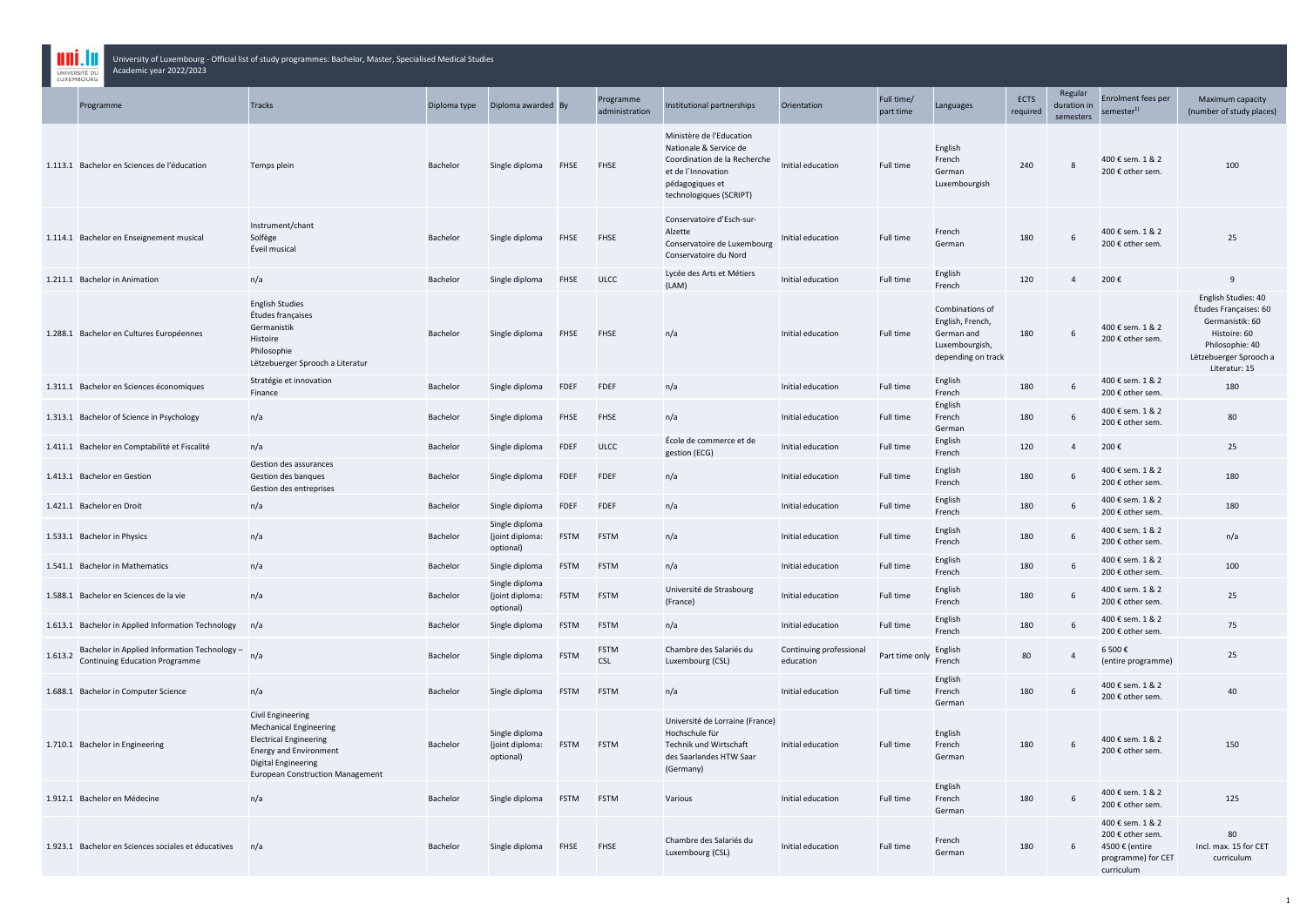|         | Programme                                                                                                   | <b>Tracks</b>                                                                                                                   | Diploma type | Diploma awarded By    |                            | Programme<br>administration   | Institutional partnerships                                                                                                                | Orientation                          | Full time/<br>part time | Languages                                                              | ECTS<br>required | Regular<br>duration in<br>semesters | Enrolment fees per<br>semester <sup>1</sup> | Maximum capacity<br>(number of study places)                                                                                                          |
|---------|-------------------------------------------------------------------------------------------------------------|---------------------------------------------------------------------------------------------------------------------------------|--------------|-----------------------|----------------------------|-------------------------------|-------------------------------------------------------------------------------------------------------------------------------------------|--------------------------------------|-------------------------|------------------------------------------------------------------------|------------------|-------------------------------------|---------------------------------------------|-------------------------------------------------------------------------------------------------------------------------------------------------------|
|         | 2.114.1 Master en Enseignement secondaire                                                                   | Langue et littérature allemandes<br>Langue et littérature françaises<br>Langue et littérature luxembourgeoises<br>Mathématiques | Master       | Single diploma        | <b>FHSE</b><br><b>FSTM</b> | FHSE<br><b>FSTM</b>           | n/a                                                                                                                                       | Initial education                    | Full time               | English, French,<br>German and<br>Luxembourgish,<br>depending on track | 120              |                                     | 200€                                        | Langue et littérature<br>allemande: 35<br>Langue et littérature<br>française: 35<br>Langue et littérature<br>luxembourgeoise: 35<br>Mathématiques: 15 |
| 2.188.2 | Master in Management und Coaching im<br>Bildungs- und Sozialwesen                                           | n/a                                                                                                                             | Master       | Single diploma        | <b>FHSE</b>                | <b>FHSE</b>                   | n/a                                                                                                                                       | Continuing professiona<br>education  | Part time only          | French<br>German                                                       | 120              | 6                                   | 200€                                        | 40                                                                                                                                                    |
| 2.215.1 | Master Theaterwissenschaft und<br>Interkulturalität                                                         | n/a                                                                                                                             | Master       | Single diploma        | <b>FHSE</b>                | <b>FHSE</b>                   | Universität Trier (Germany)                                                                                                               | Initial education                    | Full time               | English<br>French<br>German                                            | 120              | $\overline{4}$                      | 200€                                        | 25                                                                                                                                                    |
| 2.222.1 | Master en Histoire européenne<br>contemporaine                                                              | n/a                                                                                                                             | Master       | Single diploma        | <b>FHSE</b>                | <b>FHSE</b>                   | n/a                                                                                                                                       | Initial education                    | Full time               | English<br>French                                                      | 120              | $\overline{4}$                      | 200€                                        | 25                                                                                                                                                    |
| 2.223.1 | Master in Modern and Contemporary<br>European Philosophy                                                    | n/a                                                                                                                             | Master       | Single diploma        | <b>FHSE</b>                | <b>FHSE</b>                   | n/a                                                                                                                                       | Initial education                    | <b>Full time</b>        | English                                                                | 120              | $\overline{4}$                      | 200€                                        | 30                                                                                                                                                    |
|         | Trinationaler Master in Literatur-, Kultur-, und<br>2.232.1 Sprachgeschichte des deutschsprachigen<br>Raums | n/a                                                                                                                             | Master       | Joint diploma         | <b>FHSE</b>                | <b>FHSE</b>                   | Universität des Saarlandes<br>(Germany)<br>Université de Lorraine (France)                                                                | Initial education                    | Full time               | French<br>German                                                       | 120              | 4                                   | 200€                                        | 30                                                                                                                                                    |
|         | 2.288.1 Joint Master Transnational German Studies                                                           | n/a                                                                                                                             | Master       | Joint diploma         | <b>FHSE</b>                | <b>FHSE</b>                   | Johannes Gutenberg-<br>Universität Mainz (Germany)<br>Università degli Studi di<br>Palermo (Italy)<br>Universidade do Porto<br>(Portugal) | Initial education                    | Full time               | English<br>German                                                      | 120              | $\overline{4}$                      | 1,000€                                      | 25                                                                                                                                                    |
| 2.311.1 | Master of Science in Quantitative Economics<br>and Finance                                                  | n/a                                                                                                                             | Master       | Single diploma        | <b>FDEF</b>                | <b>FDEF</b>                   | n/a                                                                                                                                       | Initial education                    | Full time               | English                                                                | 60               | $\overline{2}$                      | 200€                                        | 15                                                                                                                                                    |
|         | 2.312.1 Master in European Governance                                                                       | n/a                                                                                                                             | Master       | Single diploma        | <b>FHSE</b>                | <b>FHSE</b>                   | n/a                                                                                                                                       | Initial education                    | Full time               | English<br>French                                                      | 120              | 4                                   | 200€                                        | 25                                                                                                                                                    |
|         | 2.312.2 Master en Études parlementaires                                                                     | n/a                                                                                                                             | Master       | Multiple diploma FHSE |                            | <b>FHSE</b>                   | Université Laval (Canada)<br>Université d'Aix-Marseille<br>(France)<br>Université Babes-Bolyai<br>(Romania)                               | Continuing professional<br>education | Full time               | English<br>French                                                      | 120              |                                     | 750€                                        | First year: 15<br>Second year: 45                                                                                                                     |
|         | 2.313.1 Master of Science in Psychology                                                                     | <b>Evaluation and Assessment</b><br>Psychological Intervention                                                                  | Master       | Single diploma        | <b>FHSE</b>                | <b>FHSE</b>                   | n/a                                                                                                                                       | Initial education                    | Full time               | English, French and<br>German,<br>depending on track                   | 120              | 4                                   | 200€                                        | <b>Evaluation and Assessment</b><br>25<br>Psychological Intervention:<br>25                                                                           |
|         | 2.313.2 Master in Psychotherapy                                                                             | n/a                                                                                                                             | Master       | Single diploma        | <b>FHSE</b>                | <b>FHSE</b>                   | n/a                                                                                                                                       | Continuing professional<br>education | Part time only French   | English<br>German                                                      | 120              | 6                                   | 2600€                                       | 15                                                                                                                                                    |
|         | 2.314.1 Master in Border Studies                                                                            | n/a                                                                                                                             | Master       | Joint diploma         | <b>FHSE</b>                | Universität des<br>Saarlandes | Université de Lorraine (France)<br>Universität des Saarlandes<br>(Germany)<br>Technische Universität<br>Kaiserslautern (Germany)          | Initial education                    | Full time               | English<br>French<br>German                                            | 120              | $\overline{4}$                      | 200€                                        | 30                                                                                                                                                    |
| 2.314.2 | Master in Learning and Communication in<br>Multilingual and Multicultural Contexts                          | n/a                                                                                                                             | Master       | Single diploma        | <b>FHSE</b>                | <b>FHSE</b>                   | n/a                                                                                                                                       | Initial education                    | Full time               | English<br>French<br>German                                            | 120              | $\overline{4}$                      | 200€                                        | 35                                                                                                                                                    |
|         | Master en Etudes franco-allemandes -<br>2.388.1 Communication et coopération<br>transfrontalières           | n/a                                                                                                                             | Master       | Joint diploma         | FHSE                       | Universität des<br>Saarlandes | Université de Lorraine (France)<br>Universität des Saarlandes<br>(Germany)                                                                | Initial education                    | Full time               | English<br>French<br>German                                            | 120              | 4                                   | 200€                                        | 25                                                                                                                                                    |
| 2.388.2 | Master in Social Sciences and Educational<br>Sciences                                                       | n/a                                                                                                                             | Master       | Single diploma        | <b>FHSE</b>                | <b>FHSE</b>                   | n/a                                                                                                                                       | Initial education                    | Full time               | English                                                                | 120              | $\overline{4}$                      | 200€                                        | 25                                                                                                                                                    |
|         | 2.411.1 Master in Accounting and Audit                                                                      | n/a                                                                                                                             | Master       | Single diploma        | <b>FDEF</b>                | <b>FDEF</b>                   | n/a                                                                                                                                       | Initial education                    | Full time               | English                                                                | 120              | $\overline{4}$                      | 1600€                                       | 30                                                                                                                                                    |
|         | 2.412.2 Master in Wealth Management                                                                         | n/a                                                                                                                             | Master       | Single diploma        | <b>FDEF</b>                | FDEF                          | n/a                                                                                                                                       | Initial education                    | Full time               | English                                                                | 120              | $\overline{4}$                      | 200€                                        | 40                                                                                                                                                    |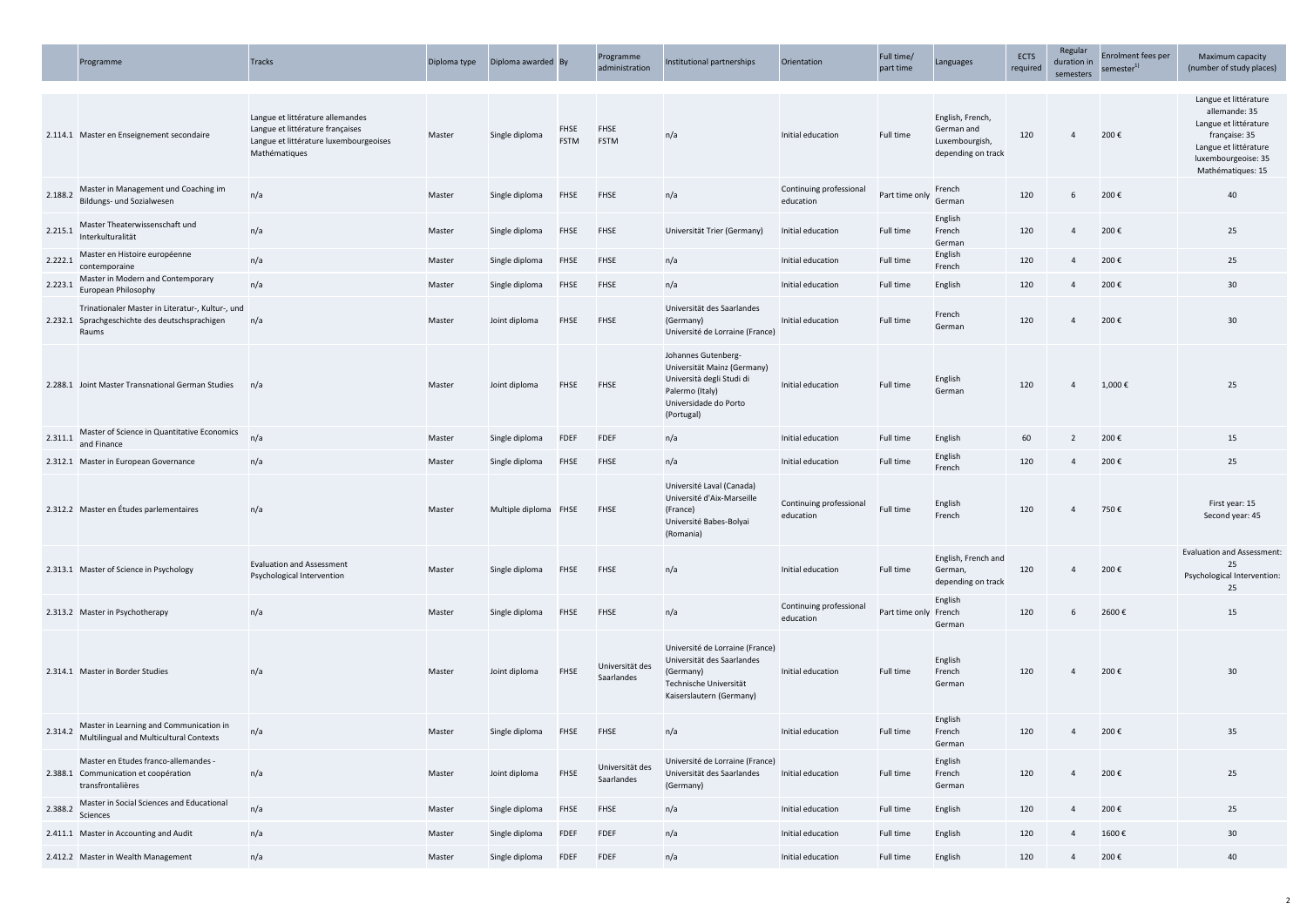|         | Programme                                                                              | <b>Tracks</b>                                                                                                                                                      | Diploma type     | Diploma awarded By                             |                            | Programme<br>administration                   | Institutional partnerships                                                                                                                                                                              | Orientation                                               | Full time/<br>part time            | Languages         | <b>ECTS</b><br>required | Regular<br>duration in<br>semesters | Enrolment fees per<br>semester <sup>1)</sup> | Maximum capad<br>(number of study p                               |
|---------|----------------------------------------------------------------------------------------|--------------------------------------------------------------------------------------------------------------------------------------------------------------------|------------------|------------------------------------------------|----------------------------|-----------------------------------------------|---------------------------------------------------------------------------------------------------------------------------------------------------------------------------------------------------------|-----------------------------------------------------------|------------------------------------|-------------------|-------------------------|-------------------------------------|----------------------------------------------|-------------------------------------------------------------------|
|         | 2.412.4 Master of Science in Finance and Economics                                     | <b>Banking</b><br><b>Risk Management</b><br><b>Investment Management</b><br><b>Financial Economics</b><br>Sustainable Finance<br>Digital Transformation in Finance | Master           | Single diploma                                 | <b>FDEF</b>                | <b>FDEF</b>                                   | n/a                                                                                                                                                                                                     | Initial education                                         | Full time                          | English           | 120                     | $\overline{4}$                      | 200€                                         | First year: 100<br>Second year: 25 per                            |
| 2.413.1 | Master in Logistics and Supply Chain<br>Management                                     | Logistics and Supply Chain Management<br><b>Digital Procurement</b>                                                                                                | Master           | Single diploma                                 | <b>FDEF</b>                | <b>FDEF</b>                                   | MIT Center for Transportation<br>and Logistics (CTL)                                                                                                                                                    | Continuing professional<br>education                      | Full time                          | English           | 60                      | $\overline{2}$                      | 12000€                                       | Logistics and Supply<br>Management: 2<br><b>Digital Procureme</b> |
| 2.421.1 | Master en Droit européen LL.M. - Première<br>année                                     | n/a                                                                                                                                                                | Master           | Single diploma                                 | FDEF                       | <b>FDEF</b>                                   | n/a                                                                                                                                                                                                     | Initial education                                         | Full time                          | English<br>French | 60                      | $\overline{2}$                      | 200€                                         | 50                                                                |
| 2.421.2 | Master en Droit bancaire et financier<br>européen LL.M.                                | Générale - Droit bancaire et financier<br>Droit des fonds d'investissement                                                                                         | Master           | Single diploma                                 | FDEF                       | <b>FDEF</b>                                   | n/a                                                                                                                                                                                                     | Initial education                                         | Full time                          | English<br>French | 60                      | $\overline{2}$                      | 200€                                         | 40                                                                |
| 2.421.3 | Master en Droit et contentieux de l'Union<br>Européenne LL.M.                          | n/a                                                                                                                                                                | Master           | Single diploma                                 | FDEF                       | <b>FDEF</b>                                   | n/a                                                                                                                                                                                                     | Initial education                                         | Full time                          | English<br>French | 60                      | 2                                   | 200€                                         | 25                                                                |
| 2.421.4 | Master in European and International Tax Law<br>LL.M                                   | n/a                                                                                                                                                                | Master           | Single diploma                                 | <b>FDEF</b>                | <b>FDEF</b>                                   | n/a                                                                                                                                                                                                     | Initial education                                         | Full time                          | English<br>French | 60                      | $\overline{2}$                      | 200€                                         | 25                                                                |
| 2.421.5 | Master in European Economic and Financial<br>Criminal Law LL.M.                        | n/a                                                                                                                                                                | Master           | Single diploma                                 | <b>FDEF</b>                | <b>FDEF</b>                                   | n/a                                                                                                                                                                                                     | Initial education                                         | Full time                          | English<br>French | 60                      | $\overline{2}$                      | 200€                                         | 25                                                                |
|         | 2.421.6 Master in European Business Law LL.M.                                          | n/a                                                                                                                                                                | Master           | Single diploma                                 | <b>FDEF</b>                | <b>FDEF</b>                                   | n/a                                                                                                                                                                                                     | Initial education                                         | Full time                          | English<br>French | 60                      | 2                                   | 200€                                         | 25                                                                |
| 2.421.7 | Master in Space, Communication and Media<br>Law LL.M.                                  | n/a                                                                                                                                                                | Master           | Single diploma                                 | <b>FDEF</b>                | <b>FDEF</b>                                   | n/a                                                                                                                                                                                                     | Initial education                                         | Full time                          | English<br>French | 60                      | $\overline{2}$                      | 200€                                         | 25                                                                |
|         | 2.488.1 Master in Entrepreneurship and Innovation                                      | n/a                                                                                                                                                                | Master           | Single diploma                                 | <b>FDEF</b>                | <b>FDEF</b>                                   | Chambre de Commerce (CC)                                                                                                                                                                                | Initial education                                         | Full time                          | English           | 120                     | $\overline{4}$                      | 2500 € sem. 1 & 2<br>1500 € sem. 3 & 4       | 25                                                                |
|         | 2.518.1 Master in Integrated Systems Biology                                           | n/a                                                                                                                                                                | Master           | Single diploma                                 | <b>FSTM</b>                | <b>FSTM</b>                                   | n/a                                                                                                                                                                                                     | Initial education                                         | Full time                          | English           | 120                     | $\overline{4}$                      | 200€                                         | 18                                                                |
|         | 2.518.2 International Master of Science in Biomedicine n/a                             |                                                                                                                                                                    | Master           | Multiple diploma FSTM                          |                            | <b>FSTM</b>                                   | Université de Strasbourg<br>(France)<br>Johannes Gutenberg-<br>Universität Mainz (Germany)                                                                                                              | Initial education                                         | <b>Full time</b>                   | English           | 120                     | $\overline{4}$                      | 200€                                         | 16                                                                |
|         | 2.533.1 Master of Science in Physics                                                   | n/a                                                                                                                                                                | Master           | Single diploma<br>(joint diploma:<br>optional) | <b>FSTM</b>                | <b>FSTM</b>                                   | Université de Lorraine (France)<br>Université Grenoble Alpes<br>(France)<br>Universität des Saarlandes<br>(Germany)                                                                                     | Initial education                                         | Full time                          | English           | 120                     | $\overline{4}$                      | 200€                                         | n/a                                                               |
|         | 2.541.1 Master in Mathematics                                                          | <b>General Mathematics</b><br><b>Financial Mathematics</b><br><b>Industrial Mathematics</b>                                                                        | Master           | Single diploma                                 | <b>FSTM</b>                | <b>FSTM</b>                                   | n/a                                                                                                                                                                                                     | Initial education                                         | Full time                          | English           | 120                     | $\overline{4}$                      | 200€                                         | 25                                                                |
|         | 2.588.1 Interdisciplinary Space Master                                                 | n/a                                                                                                                                                                | Master           | Single diploma                                 | <b>FSTM</b>                | <b>FSTM</b>                                   | n/a                                                                                                                                                                                                     | Initial education                                         | Full time                          | English           | 120                     | $\overline{4}$                      | 2000€                                        | 20                                                                |
| 2.613.1 | 2.588.2 Master in Data Science<br>Master en Développement et Validation du<br>Logiciel | n/a<br>n/a                                                                                                                                                         | Master<br>Master | Single diploma<br>Joint diploma                | <b>FSTM</b><br><b>FSTM</b> | <b>FSTM</b><br>Université de<br>Franche-Comté | n/a<br>Université de Franche-Comté<br>(France)                                                                                                                                                          | Initial education<br>Continuing professional<br>education | Full time<br>Part time only French | English           | 120<br>120              | $\overline{4}$<br>8                 | 200€<br>374€                                 | 20<br>20                                                          |
|         | 2.688.1 Master in Information and Computer Sciences n/a                                |                                                                                                                                                                    | Master           | Single diploma                                 | <b>FSTM</b>                | <b>FSTM</b>                                   | n/a                                                                                                                                                                                                     | Initial education                                         | Full time                          | English           | 120                     | $\overline{4}$                      | 200€                                         | 60                                                                |
| 2.688.2 | Master in Information System Security<br>Management                                    | n/a                                                                                                                                                                | Master           | Single diploma                                 | <b>FSTM</b>                | <b>FSTM</b>                                   | LIST                                                                                                                                                                                                    | Continuing professional<br>education                      | Part time only English             |                   | 60                      | $\overline{4}$                      | 6400 € (entire<br>programme)                 | 20                                                                |
|         | 2.688.3 Master in Technopreneurship                                                    | n/a                                                                                                                                                                | Master           | Single diploma                                 | <b>FSTM</b>                | <b>FSTM</b><br><b>CSL</b>                     | Institut luxembourgeois de la<br>normalisation, de<br>l'accréditation, de la sécurité et Continuing professional<br>qualité des produits et services education<br>(ILNAS)<br>Chambre des Salariés (CSL) |                                                           | Part time only English             |                   | 60                      | $\overline{4}$                      | 6400 € (entire<br>programme)                 | 20                                                                |

| Orientation                          | Full time/<br>part time | Languages         | <b>ECTS</b><br>required | Regular<br>duration in<br>semesters | Enrolment fees per<br>semester <sup>1)</sup> | Maximum capacity<br>(number of study places)                           |
|--------------------------------------|-------------------------|-------------------|-------------------------|-------------------------------------|----------------------------------------------|------------------------------------------------------------------------|
| Initial education                    | Full time               | English           | 120                     | 4                                   | 200€                                         | First year: 100<br>Second year: 25 per track                           |
| Continuing professional<br>education | Full time               | English           | 60                      | $\overline{2}$                      | 12000€                                       | Logistics and Supply Chain<br>Management: 25<br>Digital Procurement: 8 |
| Initial education                    | Full time               | English<br>French | 60                      | $\overline{2}$                      | 200€                                         | 50                                                                     |
| Initial education                    | Full time               | English<br>French | 60                      | $\overline{2}$                      | 200€                                         | 40                                                                     |
| Initial education                    | Full time               | English<br>French | 60                      | $\overline{2}$                      | 200€                                         | 25                                                                     |
| Initial education                    | Full time               | English<br>French | 60                      | $\overline{2}$                      | 200€                                         | 25                                                                     |
| Initial education                    | Full time               | English<br>French | 60                      | $\overline{2}$                      | 200€                                         | 25                                                                     |
| Initial education                    | Full time               | English<br>French | 60                      | $\overline{2}$                      | 200€                                         | 25                                                                     |
| Initial education                    | Full time               | English<br>French | 60                      | $\overline{2}$                      | 200€                                         | 25                                                                     |
| Initial education                    | Full time               | English           | 120                     | 4                                   | 2500 € sem. 1 & 2<br>1500 € sem. 3 & 4       | 25                                                                     |
| Initial education                    | Full time               | English           | 120                     | 4                                   | 200€                                         | 18                                                                     |
| Initial education                    | Full time               | English           | 120                     | 4                                   | 200€                                         | 16                                                                     |
| Initial education                    | Full time               | English           | 120                     | 4                                   | 200€                                         | n/a                                                                    |
| Initial education                    | Full time               | English           | 120                     | 4                                   | 200€                                         | 25                                                                     |
| Initial education                    | Full time               | English           | 120                     | 4                                   | 2000€                                        | 20                                                                     |
| Initial education                    | Full time               | English           | 120                     | 4                                   | 200€                                         | 20                                                                     |
| Continuing professional<br>education | Part time only French   |                   | 120                     | 8                                   | 374€                                         | 20                                                                     |
| Initial education                    | Full time               | English           | 120                     | 4                                   | 200€                                         | 60                                                                     |
| Continuing professional<br>education | Part time only English  |                   | 60                      | 4                                   | 6400 € (entire<br>programme)                 | 20                                                                     |
| Continuing professional<br>education | Part time only English  |                   | 60                      | 4                                   | 6400 € (entire<br>programme)                 | 20                                                                     |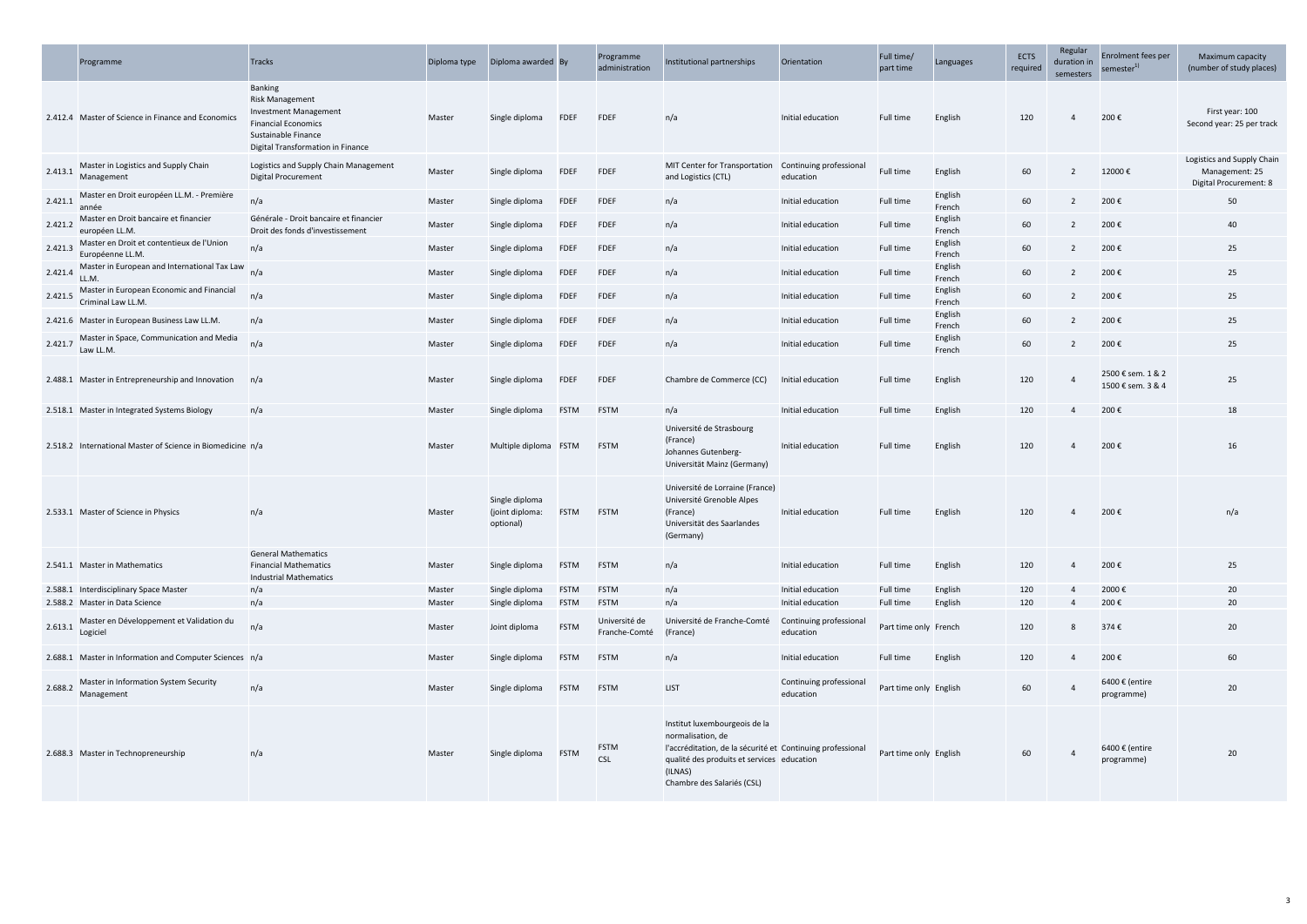|         | Programme                                                                                                       | <b>Tracks</b> | Diploma type                                                                                          | Diploma awarded By    |             | Programme<br>administration | Institutional partnerships                                                                                                                                           | Orientation                          | Full time/<br>part time | Languages         | ECTS<br>required | Regular<br>duration in<br>semesters | Enrolment fees per<br>semester <sup>1)</sup> | Maximum<br>(number of st |
|---------|-----------------------------------------------------------------------------------------------------------------|---------------|-------------------------------------------------------------------------------------------------------|-----------------------|-------------|-----------------------------|----------------------------------------------------------------------------------------------------------------------------------------------------------------------|--------------------------------------|-------------------------|-------------------|------------------|-------------------------------------|----------------------------------------------|--------------------------|
| 2.712.1 | Master en sciences de l'ingénieur - Efficacité<br>énergétique et économique                                     | n/a           | Master                                                                                                | Multiple diploma FSTM |             | <b>FSTM</b>                 | Hochschule für<br>Technik und Wirtschaft<br>des Saarlandes HTW Saar<br>(Germany)<br>Hochschule Trier Umwelt-<br>Campus Birkenfeld (Germany)                          | Initial education                    | Full time               | English<br>French | 120              | $\overline{4}$                      | 200€                                         | 30                       |
| 2.728.1 | Master of Science in Engineering - Sustainable<br><b>Product Creation</b>                                       | n/a           | Master                                                                                                | Single diploma        | <b>FSTM</b> | <b>FSTM</b>                 | n/a                                                                                                                                                                  | Initial education                    | Full time               | English           | 120              | $\overline{4}$                      | 200€                                         | 25                       |
|         | 2.731.1 Master in Architecture                                                                                  | n/a           | Master                                                                                                | Single diploma        | <b>FHSE</b> | <b>FHSE</b>                 | n/a                                                                                                                                                                  | Initial education                    | Full time               | English           | 120              | $\overline{4}$                      | 500€                                         | 30                       |
|         | 2.731.2 Master in Geography and Spatial Planning                                                                | n/a           | Master                                                                                                | Single diploma        | <b>FHSE</b> | <b>FHSE</b>                 | n/a                                                                                                                                                                  | Initial education                    | <b>Full time</b>        | English           | 120              | $\overline{4}$                      | 200€                                         | 20                       |
|         | Master of Science in Civil Engineering -<br>2.732.1 Megastructure Engineering with Sustainable n/a<br>Resources |               | Master                                                                                                | Single diploma        | <b>FSTM</b> | <b>FSTM</b>                 | n/a                                                                                                                                                                  | Initial education                    | Full time               | English           | 120              | $\overline{4}$                      | 200€                                         | $n/\epsilon$             |
| 2.788.1 | Master en Développement durable - Energie<br>et Environnement                                                   | n/a           | Master                                                                                                | Multiple diploma FSTM |             | <b>FSTM</b>                 | Université de Liège (Belgium)                                                                                                                                        | Initial education                    | Full time               | English<br>French | 120              | $\overline{4}$                      | 200€                                         | 30                       |
| 2.841.1 | European Master of Small Animal Veterinary<br>Medecine                                                          | n/a           | Master                                                                                                | Single diploma        | <b>FSTM</b> | <b>FSTM</b>                 | European School for Advanced Continuing professional<br><b>Veterinary Studies (ESAVS)</b>                                                                            | education                            | Part time only English  |                   | 120              | 8                                   | 200€                                         | 45                       |
|         | 2.921.1 Master en Gérontologie                                                                                  | n/a           | Master                                                                                                | Single diploma        | <b>FHSE</b> | <b>FHSE</b>                 | n/a                                                                                                                                                                  | Continuing professional<br>education | Part time only German   | French            | 120              | 8                                   | 200€                                         | 25                       |
|         | 2.923.1 Master en Médiation <sup>2)</sup>                                                                       | n/a           | Master                                                                                                | Single diploma        | <b>FHSE</b> | FHSE                        | Université Lumière Lyon 2<br>Universidad de Murcia                                                                                                                   | Continuing professional<br>education | Part time only French   |                   | 120              | 8                                   | 200€                                         | 35                       |
|         |                                                                                                                 |               |                                                                                                       |                       |             |                             |                                                                                                                                                                      |                                      |                         |                   |                  |                                     |                                              |                          |
| 4.912.1 | Diplôme d'études spécialisées en médecine<br>générale                                                           | n/a           | Diplôme<br>d'études<br>spécialisées en<br>médecine<br>Diplôme de<br>master en<br>médecine<br>générale | Single diploma        | <b>FSTM</b> | <b>FSTM</b>                 | Centre Hospitalier de<br>Luxembourg (CHL)<br>Hôpitaux Robert Schuman<br>(HRS)<br>Centre Hospitalier Emile<br>Mayrisch (CHEM)<br>Centre Hospitalier du Nord<br>(CHdN) | Continuing professional<br>education | Full time               | French<br>German  | 240              | 8                                   | 200€                                         | 25                       |
|         | Diplôme d'études spécialisées en oncologie<br>$4.912.2$ médicale                                                | n/a           | Diplôme<br>d'études<br>spécialisées en<br>médecine                                                    | Single diploma FSTM   |             | <b>FSTM</b>                 | Centre Hospitalier de<br>Luxembourg (CHL)<br>Hôpitaux Robert Schuman<br>(HRS)<br>Centre Hospitalier Emile<br>Mayrisch (CHEM)<br>Centre Hospitalier du Nord<br>(CHdN) | Continuing professional<br>education | Full time               | French<br>German  | 300              | 10                                  | 200€                                         |                          |
|         | 4.912.3 Diplôme d'études spécialisées en neurologie n/a                                                         |               | Diplôme<br>d'études<br>spécialisées en<br>médecine                                                    | Single diploma        | <b>FSTM</b> | <b>FSTM</b>                 | Centre Hospitalier de<br>Luxembourg (CHL)<br>Hôpitaux Robert Schuman<br>(HRS)<br>Centre Hospitalier Emile<br>Mayrisch (CHEM)<br>Centre Hospitalier du Nord<br>(CHdN) | Continuing professional<br>education | Full time               | French<br>German  | 300              | 10                                  | 200€                                         | 5                        |

<sup>1)</sup> For newly admitted students, fees for the first semester of enrolment are reduced by €50. Enrolment fees for guest auditors ('auditeurs libres') in the sense of article 1, point 11°c) of the law of 27 June 2018 orga applicants for international protection and/or refugee status in Luxembourg who enrol as guest auditors at the University of Luxembourg are exempt from these enrolment fees.

 $^{2)}$  Programme with a biennial admission cycle. No new admission for the academic year 2022/23.

| Orientation                          | Full time/<br>part time | Languages         | <b>ECTS</b><br>required | Regular<br>duration in<br>semesters | Enrolment fees per<br>semester <sup>1)</sup> | Maximum capacity<br>(number of study places) |
|--------------------------------------|-------------------------|-------------------|-------------------------|-------------------------------------|----------------------------------------------|----------------------------------------------|
| Initial education                    | Full time               | English<br>French | 120                     | 4                                   | 200€                                         | 30                                           |
| Initial education                    | Full time               | English           | 120                     | 4                                   | 200€                                         | 25                                           |
| Initial education                    | Full time               | English           | 120                     | 4                                   | 500€                                         | 30                                           |
| Initial education                    | Full time               | English           | 120                     | 4                                   | 200€                                         | 20                                           |
| Initial education                    | Full time               | English           | 120                     | 4                                   | 200€                                         | n/a                                          |
| Initial education                    | Full time               | English<br>French | 120                     | 4                                   | 200€                                         | 30                                           |
| Continuing professional<br>education | Part time only English  |                   | 120                     | 8                                   | 200€                                         | 45                                           |
| Continuing professional<br>education | Part time only          | French<br>German  | 120                     | 8                                   | 200€                                         | 25                                           |
| Continuing professional<br>education | Part time only French   |                   | 120                     | 8                                   | 200€                                         | 35                                           |
| Continuing professional<br>education | Full time               | French<br>German  | 240                     | 8                                   | 200€                                         | 25                                           |
| Continuing professional<br>education | Full time               | French<br>German  | 300                     | 10                                  | 200€                                         | 5                                            |
| Continuing professional<br>education | Full time               | French<br>German  | 300                     | 10                                  | 200€                                         | 5                                            |